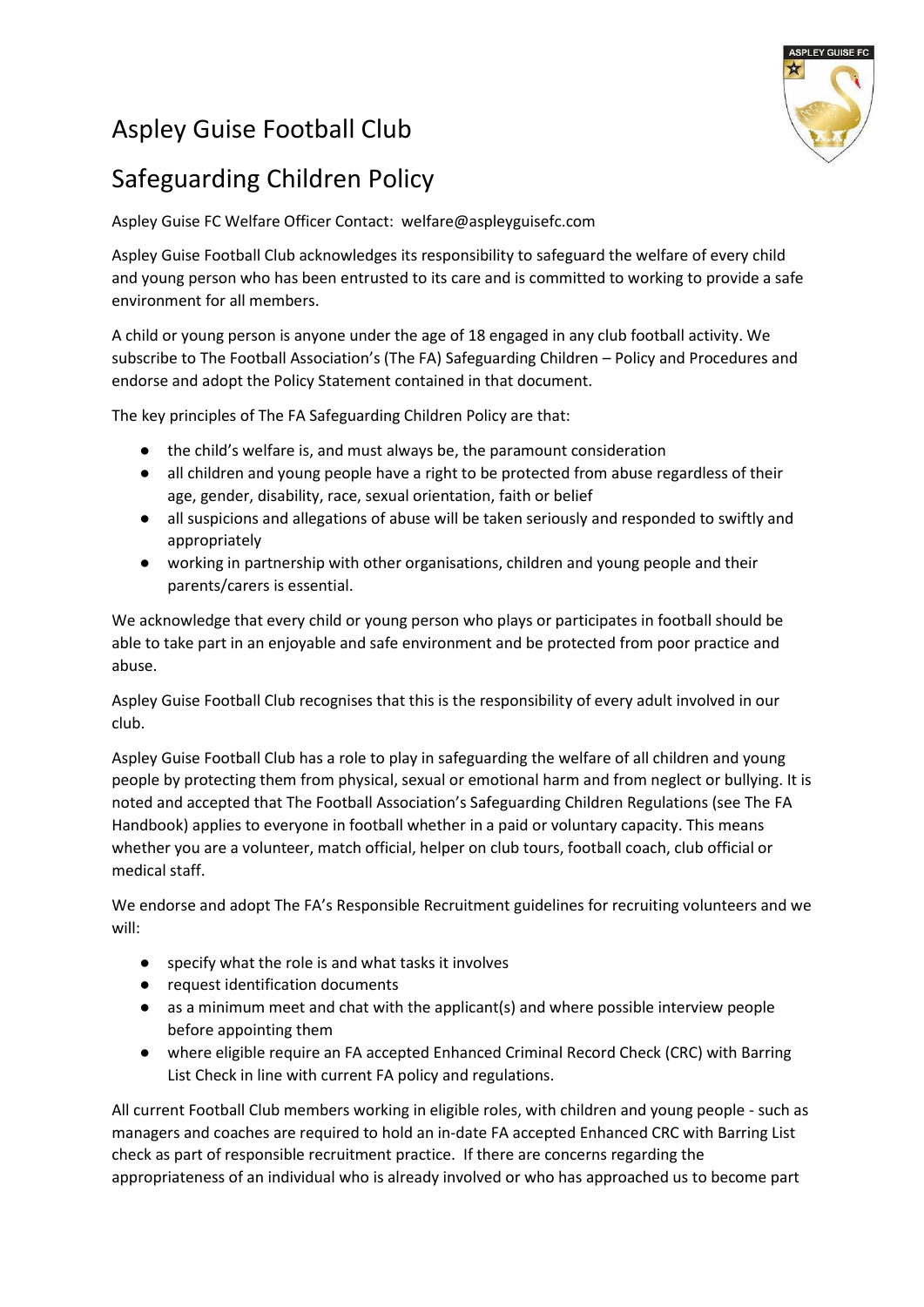of Football Club guidance will be sought from The Football Association. It is noted and accepted that The FA will consider the relevance and significance of the information obtained via the CRC Process and that all suitability decisions will be made in accordance with legislation and in the best interests of children and young people.

It is accepted that The FA aims to prevent people with a history of relevant and significant offending from having contact with children or young people and the opportunity to influence policies or practice with children or young people. This is to prevent direct sexual or physical harm to children and to minimise the risk of grooming within football.

Aspley Guise Football Club supports The FA's Whistle Blowing Policy. Any adult or young person with concerns about an adult in a position of trust with football can 'whistle blow' by contacting The FA Safeguarding Team on 0800 169 1863, by writing to The FA Case Manager at The Football Association, Wembley Stadium, PO Box 1966, London SW1P 9EQ, by emailing Safeguarding@TheFA.com or alternatively by going direct to the Police, Children's Social Care or the NSPCC.

Aspley Guise Football Club encourages everyone to know about The FA's Whistle Blowing Policy and to utilise it if necessary.

Aspley Guise Football Club has appointed a Club Welfare Officer in line with The FA's role profile and required completion of the Safeguarding Children and Welfare Officers Workshop. The post holder will be involved with Welfare Officer training provided by The FA and/or County FA. The Club Welfare Officer is the first point of contact for all club members regarding concerns about the welfare of any child or young person.

The Club Welfare Officer will liaise directly with the County FA (CFA) Welfare Officer and will be familiar with the procedures for referring any concerns. They will also play a proactive role in increasing awareness of Respect, poor practice and abuse amongst club members.

We acknowledge and endorse The FA's identification of bullying as a category of abuse. Bullying of any kind is not acceptable at our club. If bullying does occur, all players or parents/carers should be able to tell and know that incidents will be dealt with promptly.

Incidents need to be reported to the Club Welfare Officer in cases of serious bullying the CFA Welfare Officer may be contacted.

Respect codes of conduct for Players, Parents/ Spectators, Officials and Coaches have been implemented by Football Club. In order to validate these Respect codes of conduct the club has clear actions it will take regarding repeated or serious misconduct at club level and acknowledges the possibility of potential sanctions which may be implemented by the County FA in more serious circumstances.

Reporting your concerns about the welfare of a child or young person.

Safeguarding is everyone's responsibility if you are worried about a child it is important that you report your concerns – no action is not an option.

i. If you are worried about a child then you need to report your concerns to the Club Welfare Officer.

ii. If the issue is one of poor practice the Club Welfare Officer will either:

- deal with the matter themselves or
- seek advice from the CFA Welfare Officer